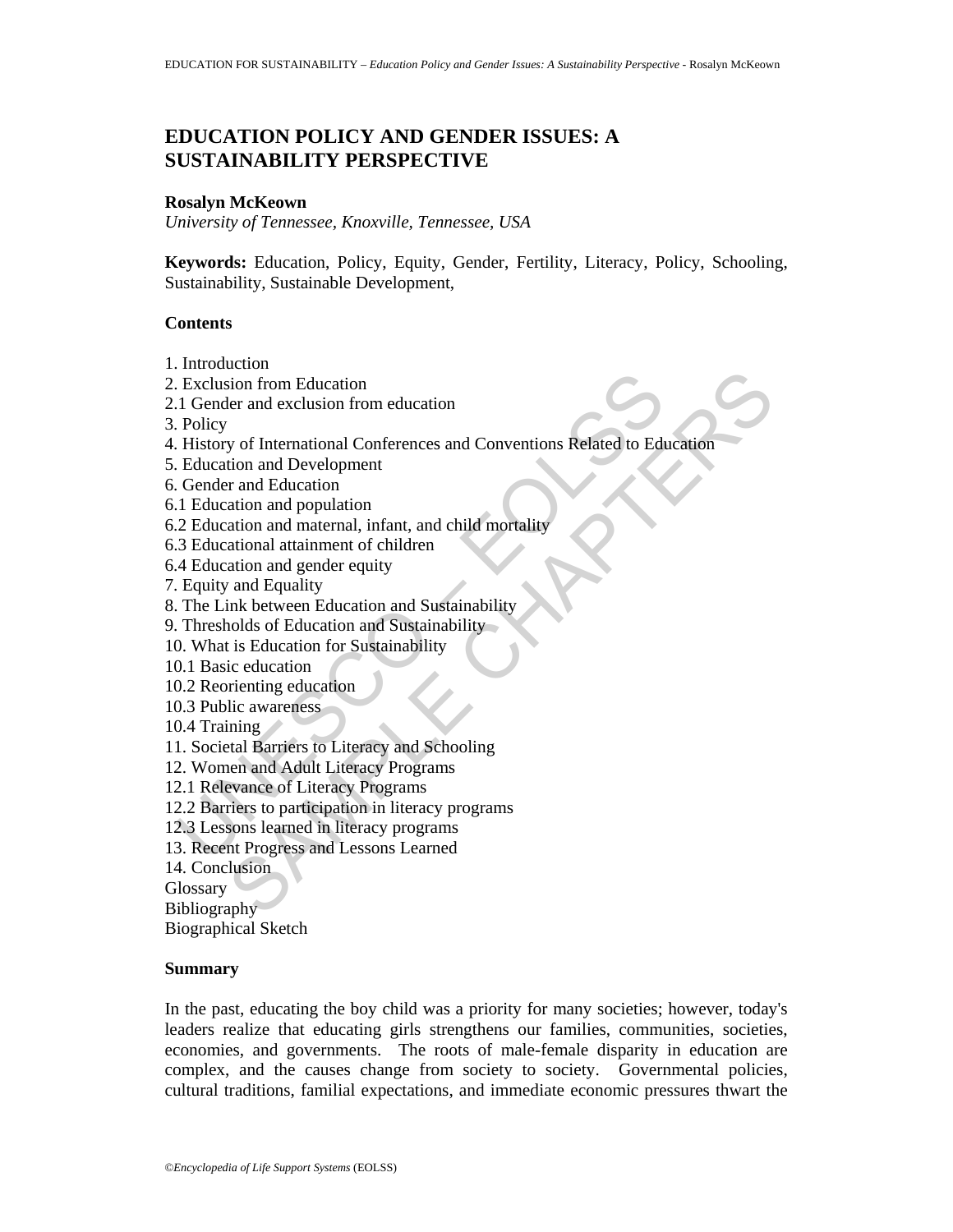education of girls and women at every level of education. Fortunately, gender inequity in education is amenable to change through public policy. Changes in governmental policy can dramatically increase educational opportunities for females of all ages.

Investment in education, especially for females, has been shown to have positive shortand long-term benefits for economies and societies. The connection between increased education of females and declining population growth has been well-documented. Education is one of the most effective as well as acceptable means of intervention available to decision-makers with regard to the population problem, which is perceived as a major threat to sustainability. Unfortunately, higher education levels are associated with increases in resource consumption, which also is perceived as a major threat to sustainability.

In many countries, the current level of basic education is low, severely hindering national short- and long-term plans for a sustainable future. Many countries are investing more in primary, secondary and adult literacy education. Many lessons have been learned from these efforts, especially in reducing barriers to education. Education gives the promise of a brighter, more prosperous world, in which people can contribute to the sustainability of their societies. It is with this realization that many governments are working to change educational policy and practices to enroll and retain females at all levels of education.

# **1. Introduction**

*"Once all the benefits are recognized, investments in the education of girls may well be the highest-return investment available in the developing world."*  Lawrence H. Summers, Chief Economist of the World Bank

I many countries, the current level of basic education is low, securional short- and long-term plans for a sustainable future. Mateusting more in primary, secondary and adult literacy education. Mevesting more in primary, countries, the current level of basic education is low, severly hinderin<br>short- and long-term plans for a sustainable future. Many countries as<br>more in primary, secondary and adult literacy education. Many lessons have<br>med Educating females, especially female children, is one of the most important challenges of this decade. The benefits to families, societies, and economies are high and well understood; however, many barriers remain. In many societies, male children have traditionally received more educational opportunities than females at every level of education. Around the world, local school boards and national ministries of education are now attempting to enroll more female children and retain them in school from kindergarten through university. Although many barriers remain, great progress has been made in the last ten years toward enrolling females and enhancing their education opportunities. This article will: describe the exclusion of groups of children, especially girls, from education; examine the potential of policy change to ameliorate the problem; examine the benefits of educating girls and women; describe the link between education and sustainability; describe education for sustainability; identify common barriers to educating females; and describe the progressive measures that governments have used in recent years to enroll more girls in school.

# **2. Exclusion from Education**

"*Exclusion from education is part of an intricate web of human rights violations. It reflects a complex, progressive and sustained process of 'being excluded'."*  Anonymous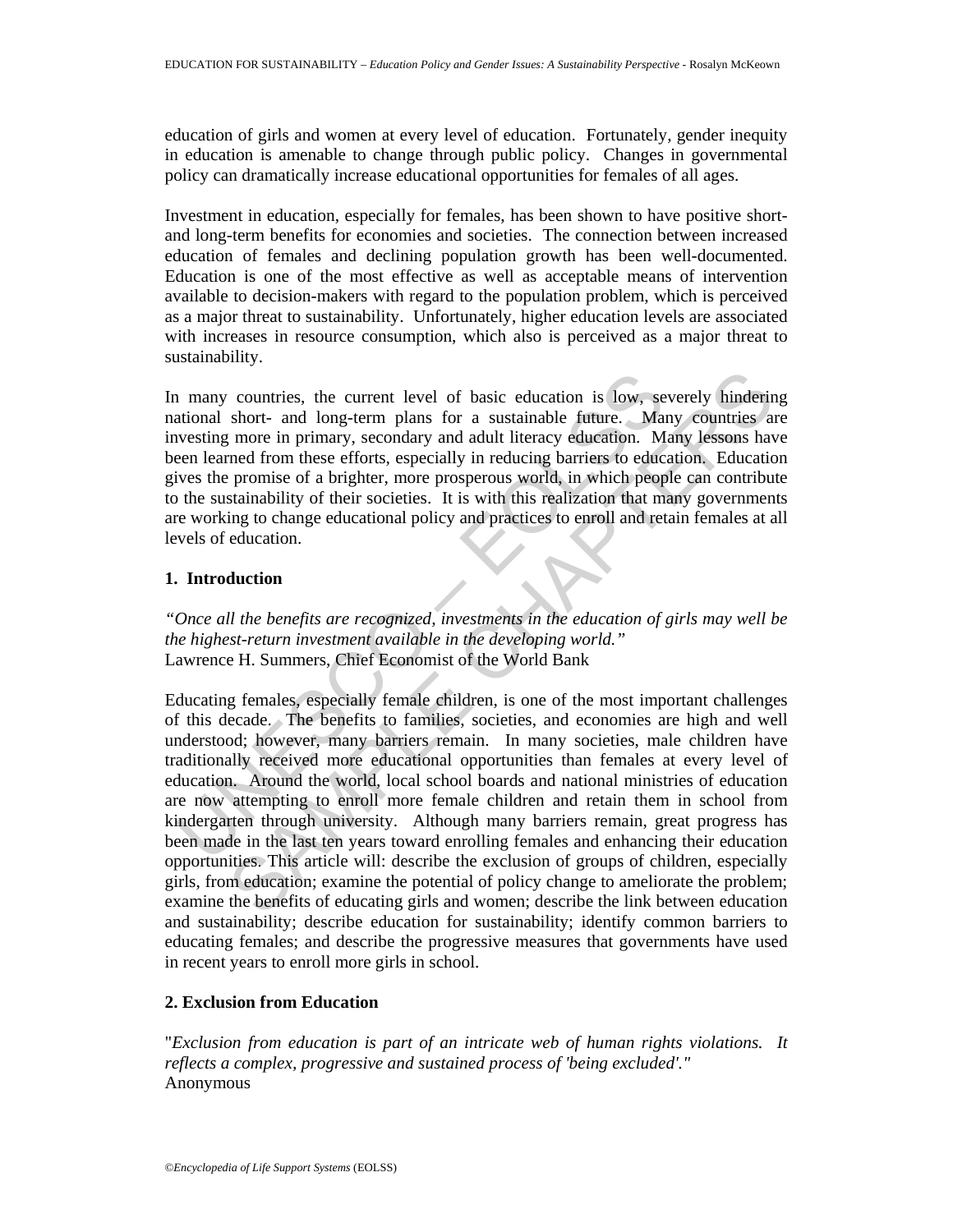Exclusion from education touches all aspects of a child's life. Children who are excluded from education are probably also living in conditions of poverty, marginalization, geographic isolation, racial discrimination, or gender bias. These children often live with additional burdens of disease, disability, sexual exploitation, unfair labor, or involvement in military conflict. And so the web of human rights violations expands. The outcome is tragic; without access to relevant, good-quality education, children cannot acquire knowledge, skills, and self-confidence to act in their own behalf later in life to change the circumstances that excluded them in the first place.

Unfortunately, exclusion happens at all points within educational systems. Exclusion is expressed through: non-enrollment, passivity, absenteeism, failure, repetition, and dropping out. Exclusion is a process as well as an event. It is also part of a larger social, economic, and political context that excludes children and their parents from many aspects of life. Therefore, to remedy exclusion, policy changes cannot focus on schools alone. Exclusion can be countered by efforts of inclusion at all points that contribute to it.

#### **2.1 Gender and exclusion from education**

orial, economic, and political context that excludes children and the analy aspects of life. Therefore, to remedy exclusion, policy changes chools alone. Exclusion can be countered by efforts of inclusion ontribute to it.<br> conomic, and political context that excludes children and their parents from<br>conomic, and political context that exclusion, policy changes cannot focus of<br>alone. Exclusion can be countered by efforts of inclusion at all po Unfortunately, exclusion from education is a pervasive problem in cultures around the world, and exclusion affects females entering every level of education. In many countries, schools enroll a smaller percentage of girls than boys. Girls tend to stay in school for fewer years than boys, receive lower marks on standard assessments, progress to the next level of education in smaller numbers, and graduate less frequently than males. This disparity in access, achievement, attainment, and completion exists at every level of education from primary to university or professional education. The resulting gender gap demonstrates an evident disregard for the underlying causes of discrimination and disadvantage against women and girls.

The roots of such disparity in education are complex, and the causes change from society to society. Governmental policies, cultural traditions, familial expectations, and immediate economic pressures, for example, thwart the education of girls and women.

# **3. Policy**

Fortunately, educational issues, such as gender inequity, are amenable to change through public policy. Education policy can take many forms, including, but not limited to: mandating school attendance for all children, providing literacy programs for adults, building more or better schools, investing in libraries, funding pubic television and radio, and educating teachers at both the pre-service and inservice levels. In fact, investment in education has been shown to have positive short- and long-term benefits for the economy and society as a whole. Changes in policy can dramatically increase educational opportunities for females of all ages.

Creation of education policy occurs on many levels: international, national, regional, state/provincial, municipal, school district, and individual school levels. Each of these levels interprets and implements policies in many ways, resulting in either favorable or unfavorable outcomes. When evaluating national policies for gender equity or other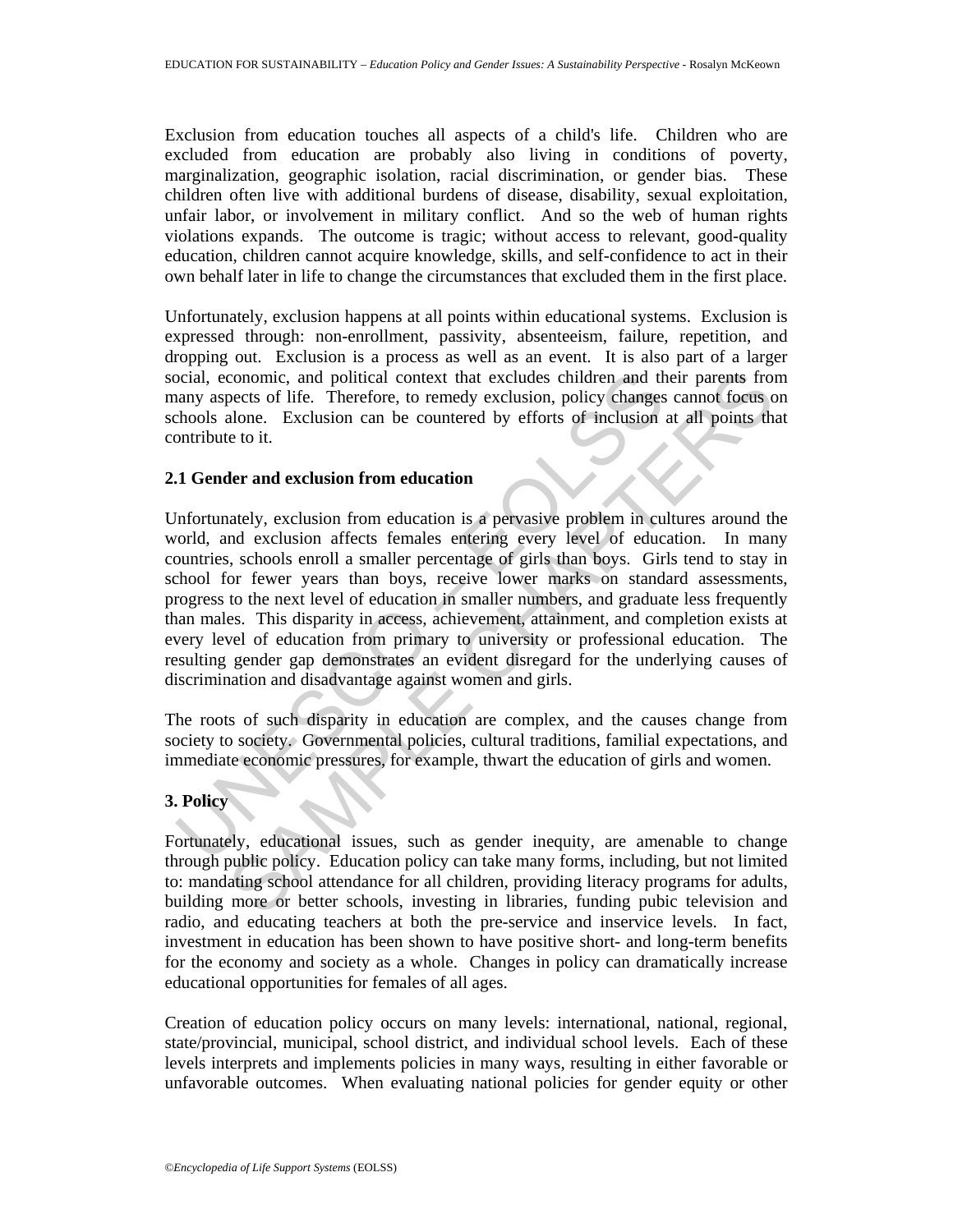issues, the analysis should consider that more than one policy may be present in a political jurisdiction and that the policy of the central government may not be embraced by the majority of citizens. Conflict between policies or lack of acceptance by the public muddies the intent and hinders progress.

Governments basically use four methods for creating and implementing policy: legislation, special agencies, public education (to increase awareness and underlying understanding), and promotion of research. If a special agency is created, public education and research often are included within the agency's responsibilities. With complex crosscutting issues, such as sustainability and gender, governments must decide which ministries, departments, or agencies should be involved. In addition, they face the decision to write one overall policy or writing policy for each facet of the issue.

Of course, the success of policy is often based on the willingness of governments to provide funding for the policies they mandate. Policy with neither funding nor social acceptance will inevitably fail.

# **4. History of International Conferences and Conventions related to Education**

To recognize the importance of education policy in sustainability, the public must also understand that educating females is critical to the well-being of families, communities, and economies. A number of international conferences and conventions have underscored the importance of educating women and the importance of education for sustainability.

The following international conventions have delineated people's rights regarding education:

- or f course, the success of policy is often based on the willingness of covide funding for the policies they mandate. Policy with neither ficceptance will inevitably fail.<br> **I. History of International Conferences and Co** ic, the success of policy is often based on the willingness of governments<br>funding for the policies they mandate. Policy with neither funding nor social<br>ce will inevitably fail.<br>The proferences and Conventions related to E • Universal Declaration of Human Rights (1948) contains Article 26: "(1) Everyone has the right to education. Education shall be free, at least in the elementary and fundamental stages. Elementary education shall be compulsory. Technical and professional education shall be made generally available and higher education shall be equally accessible to all on the basis of merit. (2) Education shall be directed towards the full development of the human personality and to the strengthening of respect for human rights and fundamental freedoms. It shall promote understanding, tolerance and friendship among all nations, racial or religious groups, and shall further the activities of the United Nations for the maintenance of peace. (3) Parents have a prior right to choose the kind of education that shall be given to their children."
- The United Nations Convention on the Elimination of All Forms of Discrimination against Women (1979) became an international treaty on September 3, 1981. Article 10 addresses the aims for education. Member states ensure that women have equal rights with men in the field of education. The eight aims are to:
- 1. Provide the same conditions for career and vocational guidance with equal attention in rural and urban areas.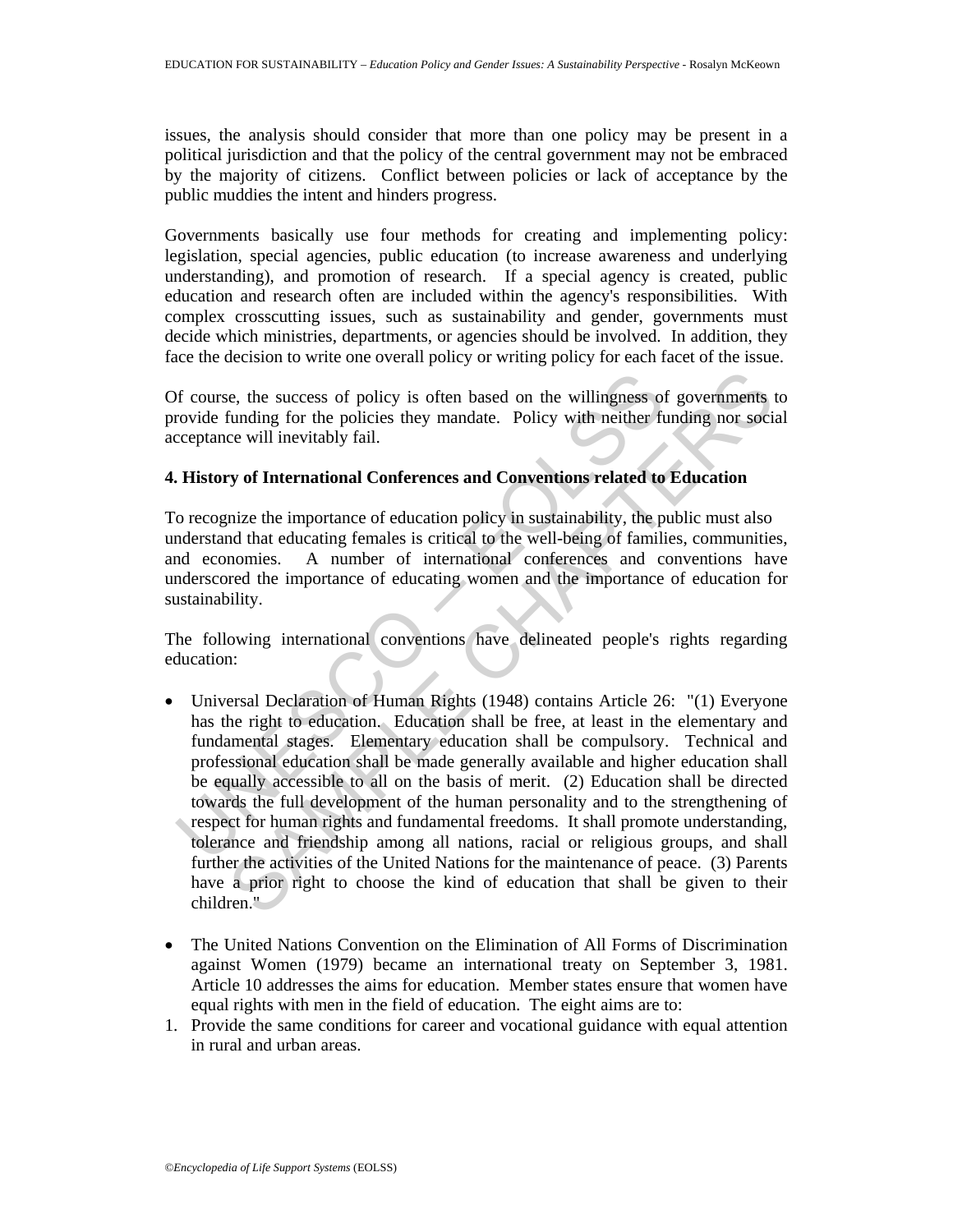- 2. Provide access to the same curriculum, examinations, teaching staff, and qualifications standard; provide access to school premises and equipment of equal quality.
- 3. Eliminate any stereotyped concept of the roles of men and women at all levels and in all forms of education by encouraging co-education and other types of education that will help to achieve this aim and, in particular, by revising textbooks, school programs, and teaching methods.
- 4. Provide equal opportunities to benefit from scholarships and other study grants.
- 5. Provide the same opportunities for access to programs of continuing education, including adult and functional literacy programs—particularly those aimed at reducing, at the earliest possible time, any gender gap in education.
- 6. Reduce female drop-out rates and encourage the organization of programs for girls and women.
- 7. Provide equal opportunities to participate in sports and physical education.
- 8. Provide specific educational information to help ensure the health and well-being of families, including information and advice on family planning.
- The Convention on the Rights of the Child, formulated in 1989, claimed the right to a relevant and good-quality education for all children—girls and boys. Article 28 states that education is a right, which must be achieved on the basis of equal opportunity.

In the 1990s, a number of world conferences were sponsored by the United Nations, which expanded the understanding of sustainable development. Each conference advanced understanding of issues that cause much suffering and threaten global sustainability. Each conference also developed a series of goals, priorities, and action items. In each of the conferences education, public awareness, and understanding were mentioned as a component for progress.

- and women.<br>
Provide equal opportunities to participate in sports and physical edu<br>
Provide specific educational information to help ensure the health a<br>
families, including information and advice on family planning.<br>
The C ide equal opportunities to participate in sports and physical education.<br>
ide equal opportunities to participate in sports and physical education.<br>
ide specific educational information to help ensure the health and well-be • Perhaps, the conference that moved education forward the most was the World Conference on Education For All (WCEFA) held in Jontiem, Thailand, in 1990. The WCEFA Declaration and Framework for Action designed targets and objectives for education. The major targets were: (1) universal access to and completion of basic education by the year 2000, and (2) reduction of the adult illiteracy rate to onehalf of its 1990 level by the year 2000 with sufficient emphasis on female literacy to significantly reduce the current disparity between male and female illiteracy rates.
- The World Conference on Women (Beijing, 1995) reasserted that no sustainable development on a national basis could occur unless all women were given an equal right to education.
- The World Education Forum held in Dakar, Senegal, also known as Education for All 2000 and Jontiem + 10, emphasized that education must enhance the potential of children and young people to respect themselves and others, participate in the decisions of society, live in peace and dignity, and earn a living.

The Jontiem Declaration and other UN declarations have concentrated on education for women for several reasons. From a human-rights perspective, girls comprise almost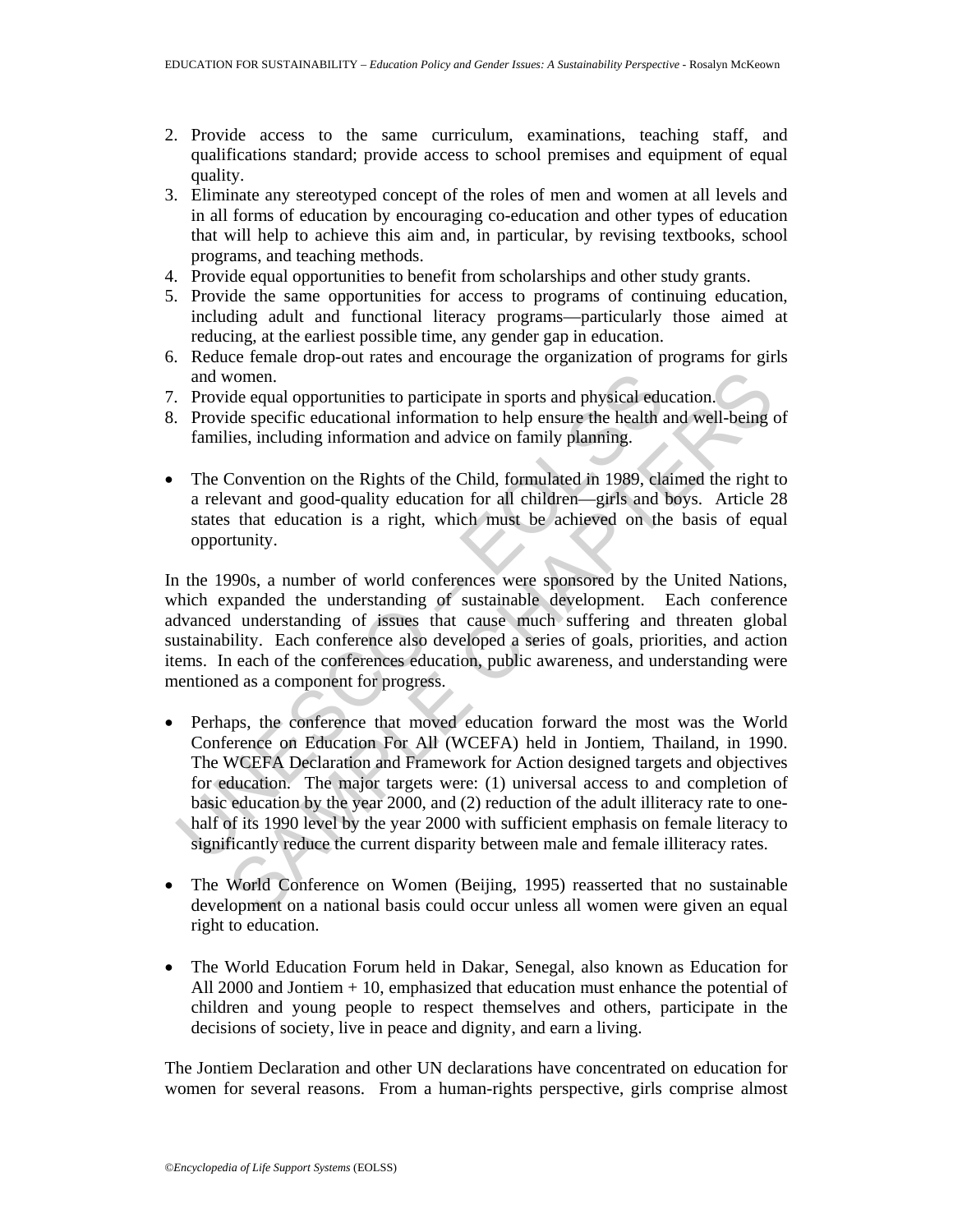two-thirds of the children excluded from a basic education. Educating girls means that, as women, they will be able to exercise their rights to participate in economic and political decision making in the household and the community. In addition, targeting girls' and women's education is a key strategy for increasing the efficiency and effectiveness of school systems. Not only do girls benefit from this strategy, but boys also benefit from the efforts that lead to higher female enrollment and achievement. From a development perspective, one of the most important and effective investments that any developing country can make is in education because education permeates and changes for the better not only personal lives, but also families, community, and society as well.

#### **5. Education and Development**

I many countries, the current level of basic education is too low, secured plans for a sustainable future. In Latin America and the duntries have six to eight years of compulsory education with approxiencement of the stude countries, the current level of basic education is too low, severely hinderiplans for a sustainable future. In Latin America and the Caribbean, man have six to eight years of compulsory education with approximately five to In many countries, the current level of basic education is too low, severely hindering national plans for a sustainable future. In Latin America and the Caribbean, many countries have six to eight years of compulsory education with approximately five to 15 percent of the students repeating one or more years. In parts of Asia, especially Bangladesh, Pakistan, and India, many children only attend school for an average of five years. A complicating factor in this region is that many girls receive fewer years of schooling than boys to create that average. In parts of Africa where life is disturbed by drought or war, the average attendance in public education is measured in months not years. Unfortunately, the lowest quality of education is often found in the poorest regions or communities. The impact of little and/or poor-quality education severely limits the options available to communities and nations for developing short- and longterm sustainability plans.

Education directly affects sustainability plans in the following three areas:

- Implementation. An educated citizenry is vital to implementing informed and sustainable development. In fact, a national sustainability plan can be enhanced or limited by the level of education attained by the nation's citizens. Nations with high illiteracy rates and unskilled work forces have fewer development options. For the most part, these nations are forced to buy energy and manufactured goods on the international market with hard currency. To acquire hard currency, these countries need international trade; usually this leads to exploiting natural resources or converting lands from self-sufficient family-based farming to cash-crop agriculture. An educated work force is key to moving beyond an extractive and agricultural economy. As nations enter into global competition, it does not make sense to eliminate half of the nation's economic potential and workforce by not educating females. It is a strategic economic measure to educate all of the potential workforce and thereby be poised to use the human resource potential of both men and women.
- Decision making. Good community-based decisions—which will affect the social, economic, and environmental well-being—also depend on educated citizens. Development options, especially "greener" development options expand as education increases. For example, a community with an abundance of skilled labor and technically trained people can persuade a corporation to locate a new software development site nearby. Also citizens can act to protect their communities.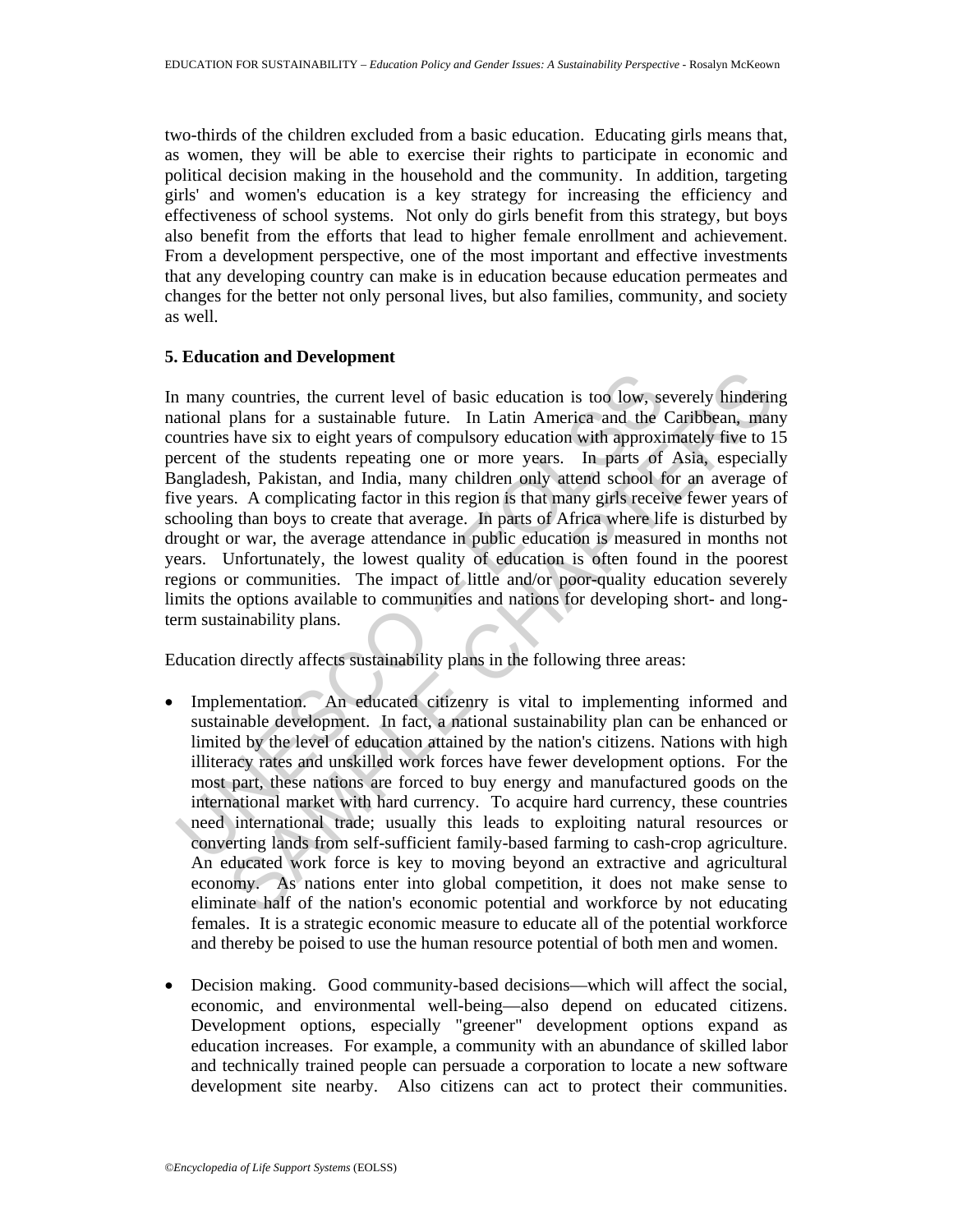Citizens can analyze reports and data around community issues and help shape community response. For example, citizens that were concerned about water pollution reported in a nearby watershed, started monitoring the water quality of local streams. Based on their data and information found on the World Wide Web, they made recommendations against the development of a new golf-course, which would use much fertilizer and herbicide in maintenance of the grounds.

• Quality of Life. Education is also central to improving quality of life. Education raises the economic status of families; it improves life conditions, lowers infant mortality, and improves the educational attainment of the next generation, thereby raising the next generation's chances for economic and social well-being. Improved education holds both individual and national implications.

#### **6. Gender and Education**

According to past studies, countries that invest in the education of women do better in a variety of development indicators. In fact, educating girls is one of the wisest investments any developing country can make.

**Conder and Education**<br>
ccording to past studies, countries that invest in the education of won<br>
carriety of development indicators. In fact, educating girls is on<br>
vestments any developing country can make.<br>
ducation bene er and Education<br>
or g to past studies, countries that invest in the education of women do better in<br>
of development indicators. In fact, educating girls is one of the wise<br>
orthost any developing country can make.<br>
hence Education benefits a woman in life-altering ways. An educated woman gains higher status and an enhanced sense of efficacy. She tends to marry later and have greater bargaining power and success in the "marriage market." She also has greater bargaining power in the household after marriage. An educated woman tends to desire a smaller family size and seek the health care necessary to do so. She has fewer and healthier children. An educated woman has high educational and career expectations of her children, both boys and girls.

The following sections offer a closer look at the impact of the education of girls and women on the development process.



#### **Bibliography**

- - -

Bernard, AK (2000). *Education for All 2000 Assessment, Thematic Studies: Education for All and Children who are Excluded*. World Education Forum. Dakar, Senegal. April 2000.

[This monograph looks thoughtfully at the causes of children being excluded from education. Bernard looks at national level policy and local level actions. The author includes descriptions of programs that were successful enrolling more children in school.]

Erskine, Sheena and Maggie Wilson, ed. (1999*). Gender Issues in International Education: Beyond Policy and Practice*. New York: Falmer Press.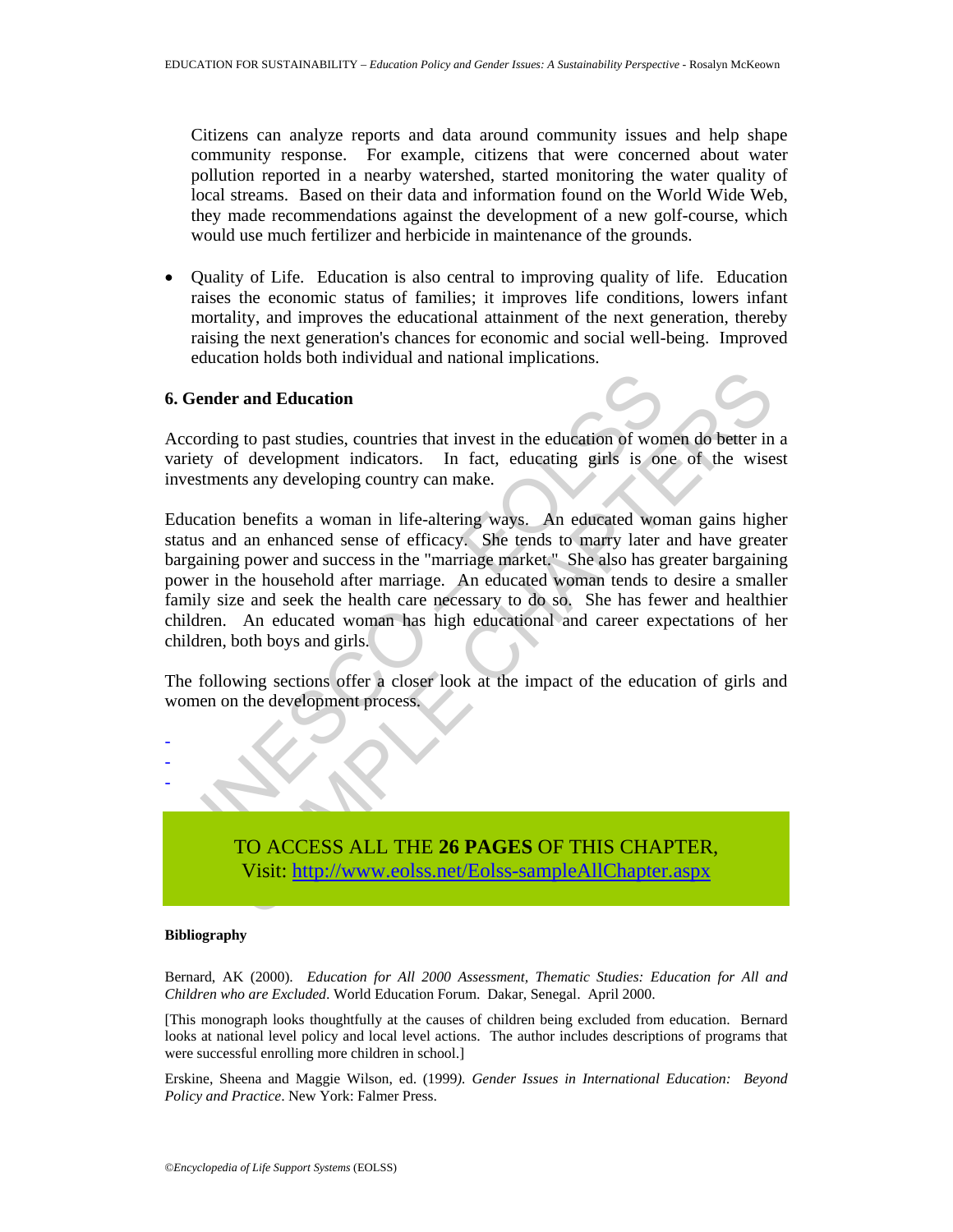[This book looks at gender issues in education around the world. It contains case studies from a number of countries and an overview of policy development and its effect on educational equity.]

Canadian Woman Studies. (1988)*. Women and Literacy*. l 9( 3 & 4).

[A special double issue of 40 short articles explores many facets of Women and Literacy from several continents. Personal stories from women learning to read, literacy teachers, and literacy program directors provide insight into the complex social environment behind learning to read.]

Hertsgaard, Mark (1999). *Earth Odyssey: Around the World in Search of Our Environmental Future*. New York: Broadway Books.

[Writer Mark Hertsgaard traveled across several continents describing the deteriorating environmental condition and the social, economic, and political conditions that lead to it.]

Hombergh, Heleen van den. (1993). *Gender, Environment, and Development: A Guide to the Literature*. Utrecht, The Netherlands: International Books.

[An annotated bibliography related to gender, development, and environment. The book is an excellent reference on these topics, but makes little reference to education.]

Hopkins, Charles and Rosalyn McKeown (1999). Education for Sustainable Development*. Forum for Applied Research and Public Policy*. 14 (4), 25 - 28.

[This article builds a case for the importance of education for sustainability. The authors identify major issues that have slowed the progress of education for sustainability.]

Hyde, Karin A.L. and Shirley Miske. (2000). *Education for All 2000 Assessment, Thematic Studies: Girls' Education*. World Education Forum. Dakar, Senegal. April 2000.

[This monograph gives insightful description of the status quo of education for girls and the international support for regional, national and local change. Authors synthesized an insightful section on lessons learned related to enrolling and retaining girls in education.]

International Literacy Institute. (2000). *Education for All 2000 Assessment, Thematic Studies: Literacy and Adult Education*. World Education Forum. Dakar, Senegal. April 2000.

An annotated bibliography related to gender, development, and environment. The<br>ference on these topics, but makes little reference to education.]<br>opkins, Charles and Rosalyn McKeown (1999). Education for Sustainable Devel ated bibliography related to gender, development, and environment. The book is an excellent<br>chares and Rosalyn McKeown (1999). Education for Sustainable Development. Forum for<br>search and Rosalyn McKeown (1999). Education f [This monograph describes the progress on the Jomtien goal of reducing adult illiteracy. More national attention has been paid to adult literacy since 1990, and the status and trend of these efforts are documented here. Authors describe domains of innovation, capacity building and challenges for the future.]

King, Elizabeth M and M. Anne Hill. (1993). *Women's Education in Developing Countries*: *Barriers, Benefits, and Policies*. Baltimore: John Hopkins University Press, for the World Bank.

[An economics-mathematical perspective of women's education.]

McKeown. Rosalyn (2000)*. Education for Sustainable Development Toolkit*. http://www.esdtoolkit.org. Knoxville: University of Tennessee, Waste Management Research and Education Institute. 1 April 2001.

[This Web site is an easy to use manual for communities and school districts to get started in education for sustainable development (ESD). The *Toolkit* Web site includes a description of the components of ESD, identifies 12 issues that have stymied the progress of ESD, and 16 exercises to explain sustainability, envision a sustainable community and reorient education to address sustainability.]

Paris21. 2001. 2000 A Better World for All. http://www.paris21.org/betterworld/home.htm. April 26, 2001.

[This Web site maintains that poverty is the greatest challenge to the international community and seeks to set goals to reduce poverty. Six goal areas are: poverty, education, gender equality, infant and child mortality, maternal mortality, reproductive health, and employment.]

Parla, Ayse (2001). *The "Honor" of the State: Virginity examination in Turkey*. Feminist Studies. 27(1),  $65 - 85.$ 

[A look at the sensitive issue of virginity in a Moslem culture.]